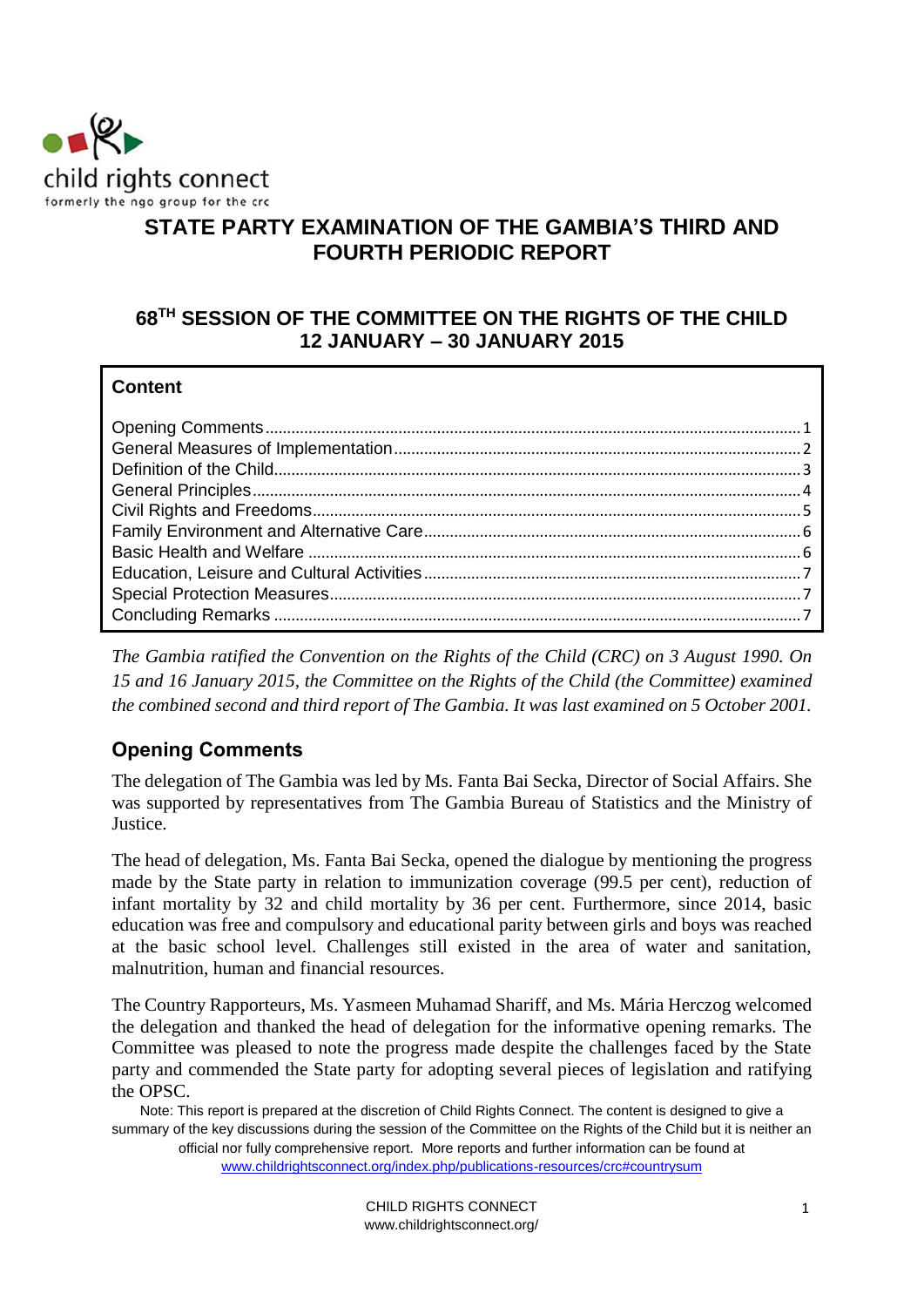## <span id="page-1-0"></span>**General Measures of Implementation**

### *Legislation*

The Committee commended the increase of the age of criminal responsibility from 7 to 12 years old and recognised the adoption of the Children's Act of 2005 as an important step in the harmonisation of child-related domestic legislation with the CRC. However, the law presented weaknesses, such as proclaiming child marriages "voidable" instead of directly "void", and providing no penalty for or criminalisation of Female Genital Mutilation (FGM) and other harmful practices. The Committee therefore asked whether plans were made for the review of this law. The Committee was also concerned that customary and Sharia laws of the State party did not necessarily accommodate the principles and provisions of the CRC and the Children's Act. The delegation assured the Committee of its commitment to work on harmonising the laws with the CRC and address the gaps existing in the Children's Act, for example concerning child marriage. The government had a Plan of Action on FGM, but was careful on legislating on the matter, to avoid the risk of underground practice and alienating the well-respected community leaders who performed the circumcision. Instead, the approach had been to educate the communities to change their mind-sets and give income generating opportunities to circumcisers while maintaining their status within the community.

### *Coordination and monitoring*

The Committee was concerned that poor links between local and central governments as well as an overall structural weakness in the State's child protection system contributed to weaker promotion and implementation of child-related laws and policies. The Committee asked about the mechanisms put in place to monitor the compliance with the Children's Act and respect of the best interest of the child in all judicial and administrative decisions regarding children. The Committee also asked for more details on the structure and roles of the newly established Ministry of Children's Affairs. The delegation responded that a countrywide mapping and analysis of child protection services was recently undertaken. The gaps and challenges it detected would serve as a basis for the National Child Protection Strategic Plan that the State party was presently working on with support from UNICEF. In relation to the monitoring of the Children's Act, the State party had recently established a Juvenile Justice Advisory Committee who monitored the juvenile justice issues under the act by supporting the children's court. The Ministry of Children's Affairs was separated from the Ministry of Women's Affairs for effective coordination on child issues but was yet to become operational.

#### *Dissemination, awareness raising and training*

The Committee was concerned that the Children's Act was not widely known among parents, community and religious leaders and professionals dealing with children and asked what measures were taken for its popularisation and translation into local languages. The Committee asked in particular if the State party had plans to train magistrates, Qadis' Courts, social workers, police, and others on the general principles of the CRC. The delegation responded that the Qadis were continuously trained on children's rights and that forums were frequently organised. With regard to the dissemination of the Children's Act, annual countrywide consultations with the police were conducted with the help of UNICEF, and many copies of the act were distributed to the security forces. The act was also part of the child protection modules introduced in police training schools. Furthermore, there were child protection units in the army, the police, the State party's peacekeeping missions and the immigration office. The government also introduced diploma-level training and capacity-building for social workers.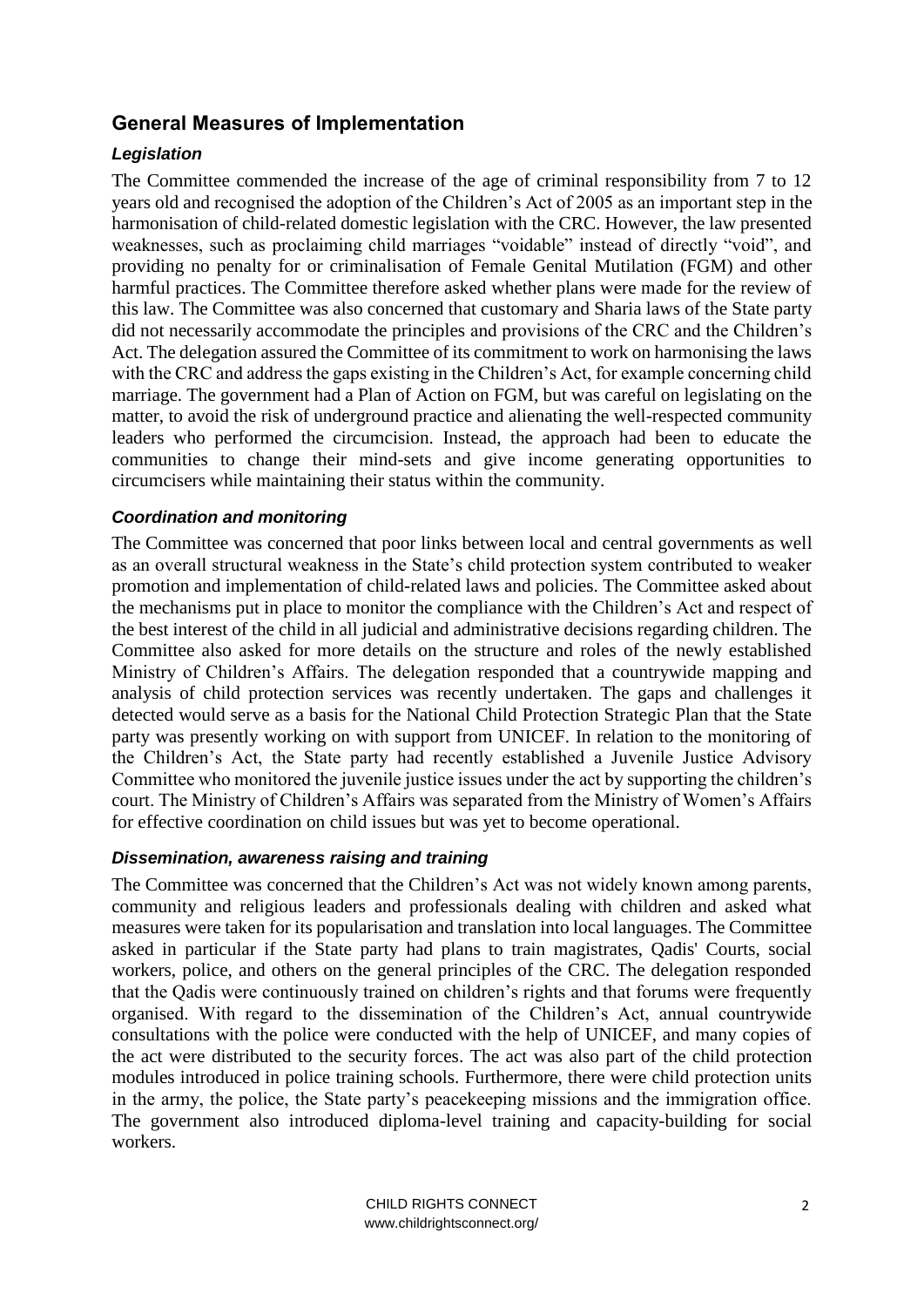#### *Budget*

The Committee commended the State party's efforts in increasing the budget for education from 14.4 per cent to 19.4 per cent in 2014. However the budget allocated to health remained at 8.6 per cent, which was well below the international target. The Committee therefore asked if there were any plans to further increase the budgets for health and education. The Committee also asked whether plans were made to allocate adequate human, financial, administrative and institutional resources to fully implement the Children's Act. The delegation responded that the health budget had been increased to 10.97 per cent for 2015 and that the government had started rolling out programme-based budgeting in order to address budget gaps across sectors.

#### *Data collection*

The Committee noted that data was not available on all areas of the CRC, or that available data was not regularly updated. It further noted that data was rarely used for programming, planning or monitoring the situation of children's rights and welfare. The Committee asked whether the State party shared the available data with the NGOs. The delegation responded that while the State party's Bureau of Statistics did not collect data itself, it was continually working to improve the coordination between all the data collection systems and ensure that the data collected was useful, coherent and standardised.

#### *Birth registration*

The Committee was concerned that the birth registration fees constituted an obstacle for many parents to register their children and asked the State party if there was a possibility to relieve parents from the fees. Furthermore, the Committee asked about the eligibility of unregistered children for social services. The delegation responded that there were no initial fees for birth registration, only a minimal fee (four Dalasi) for late registration (beyond the age of 5 years old). However, to minimise costs, birth registration had been incorporated into the Productive and Child Health Care Services Programme. Even for mothers who delivered at home, the Traditional Birth Attendance had been trained and given books to record the time and date of delivery which was then passed to the nearest health facility in order to process the birth registration. A Birth Registration Strategy Plan was also developed to increase the registration rate from 55 per cent to 100 per cent. With regard to eligibility for social services, the delegation explained that the vaccine immunisation card received upon birth by most children was also used as documentation for access to services. Once this card had been issued, as part of the Productive and Child Health Care Services Programme, the birth registration was processed automatically.

## <span id="page-2-0"></span>**Definition of the Child**

The Committee noted that the definition of the child had not been included in the 1997 Constitution of the State party, which resulted in inconsistencies with the CRC and the Children's Act. The protection from economic exploitation of children under the age of 16 gave as such the impression that the Constitution defined the child as a person of 16 years old and below. Furthermore, there was no specific and unambiguous legal age for marriage, which was subject to personal laws. As a result, statistics showed that 8.5 per cent of girls were married before the age of 15 and 46.5 per cent before the age of 18. The Committee therefore invited the State party to set the minimum age for marriage at 18, to prohibit early marriages and to review its Constitution and all the relevant laws in this regard. The delegation recognised that child marriage was not prohibited by law. Despite statistics that revealed that child marriages were contracted from the age of 12, an extensive study had yet to be conducted. A rapid assessment was recently made to help the government understand the magnitude of the issue and formulate its advocacy on legislation and programming. The delegation also indicated that

> CHILD RIGHTS CONNECT www.childrightsconnect.org/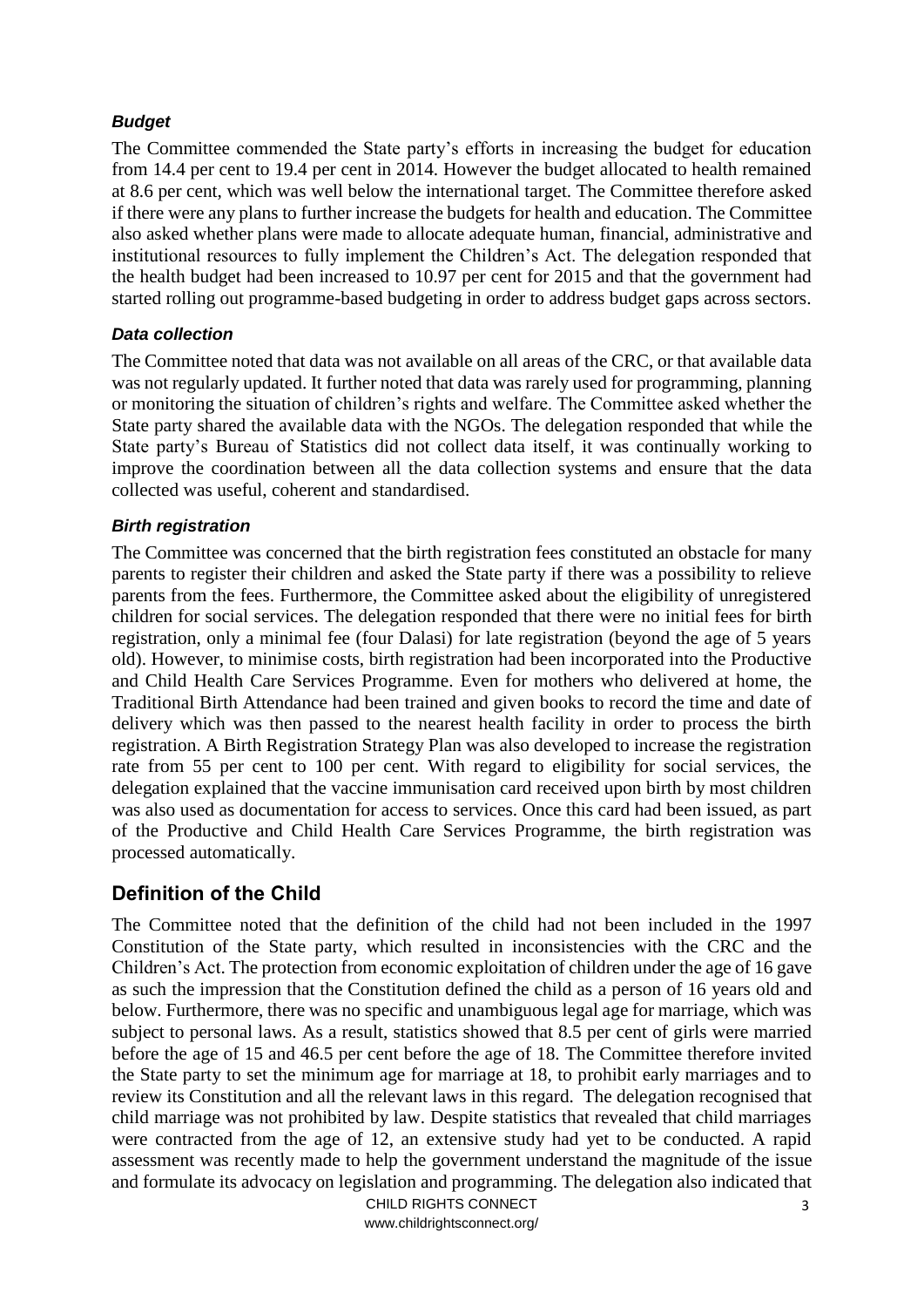the Constitution defined the age of majority and voting rights at 18 and therefore recognised the child as a person below the age of 18.

# <span id="page-3-0"></span>**General Principles**

### *Non – discrimination*

The Committee was concerned about the discrimination faced by children with disabilities in the State party, in particular as access to structures and facilities including schools remained inadequate. The government was introducing ramps in the schools to ease the access for children with disabilities.

The Committee also raised concerns about the discrimination faced by children born out of wedlock in terms of birth registration. The requirement to produce the father's national identity card for registering children prevented many mothers who could not do so to refrain from registering the birth of their child. In addition, if the child reached the age of seven, custody was systematically granted to the father. The delegation responded that, in the case of paternity dispute or rejection, mothers could register a child born out of wedlock as a single parent without having to produce the father's documents. The public was being sensitised on this possibility, as the main issue in this regard was stigmatisation of single mothers.

The Committee asked if there were any plans to fully enforce the Women's Act on the elimination of all forms of discrimination including gender-based discrimination. The Committee expressed concerns about the discrimination faced by homosexual parents of children in the State party. While agreeing that there were global changes on the issue of homosexuality, the delegation indicated that the existing deep-rooted traditional values in the State party required careful consideration in order for a change in policy to be successful. The Committee suggested removing the provisions punishing homosexuality from the Penal Code as a first step in this direction.

### *Best interests of the child*

Although the principle of the best interests of the child was mentioned in the Children's Act, the Committee was concerned about the lack of understanding and inconsistent application of this principle by the magistrates and judges. Furthermore, it was not clear whether the Qadis' courts – which had jurisdiction over children's issues, especially in custody – utilised this principle. The Committee noted that the Children's Act provided that children could be held in prison with their mothers until the age of six and invited the State party to reduce this age limit. With regard to the Qadis' courts, the delegation informed the Committee that, due to the training received, when the Qadis decided on custody cases, most of the time they referred to a social welfare enquiry report. The delegation added that there were no children in prison with their mothers and that in many cases women delivering in prison received a Presidential pardon.

## *Right to life, survival and development*

The Committee expressed concerns that mother and child mortality rates were twice as high for rural, poorer or less educated families. The delegation responded that, according to statistics, the disparity in child mortality was particularly affected by the education level of the mother and that this cross-cutting issue was not specific to the State party.

## *Respect for the views of the child*

The Committee asked about the plans the State party had taken to ensure that children could express their opinions and participate in decisions that affected their wellbeing. The Committee also asked if a children's parliament had been established. In terms of child participation, the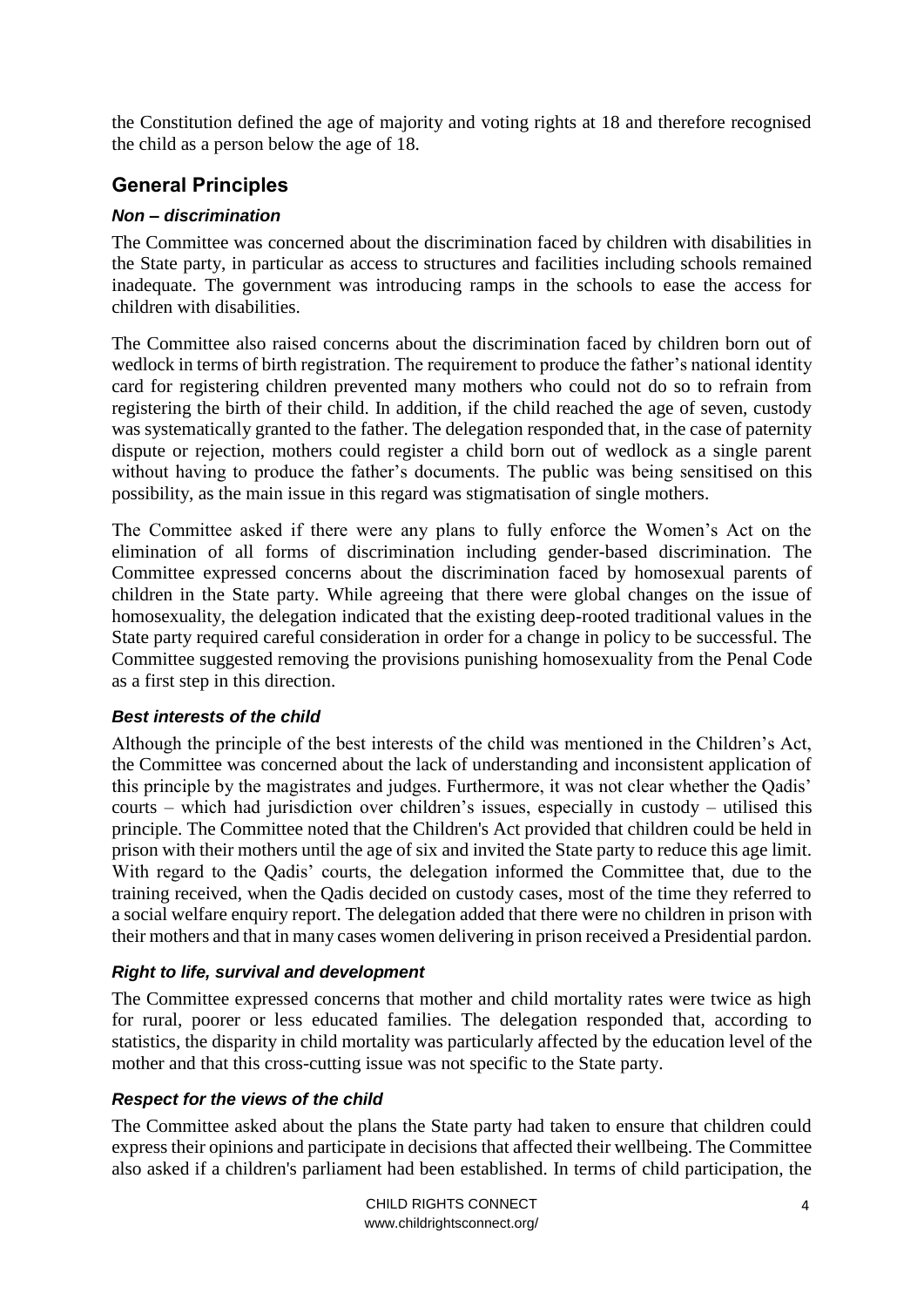delegation responded that children were consulted in all government programmes and projects and that they formed part of government delegations to relevant regional and international fora. Respect for the view of the child within the family was still a challenge because of a deeprooted culture of silence. In schools, children had youth groups and peer groups. Furthermore, intergenerational meetings between children from rural and urban areas and parliamentarians had recently been launched, and the need for a children's parliament would be revisited.

# <span id="page-4-0"></span>**Civil Rights and Freedoms**

## *Corporal punishment*

The Committee asked if there were any plans to explicitly ban corporal punishment in all settings. The Committee further asked if there was awareness raising and training of parents on alternatives to corporal punishment for discipline purposes. The delegation responded that corporal punishment had been expunged with regard to prisons, institutional and alternative care settings. It was not prohibited at school, even though there were procedures set in place. However, there was still a gap regarding corporal punishment within the family. Until the Children's Act was reviewed in relation to corporal punishment, the government would proceed with awareness raising activities at the community level. In this regard, a parenting manual had been developed to address this issue and provide guidelines on protection of children in general and corporal punishment in particular.

### *Child labour*

The Committee was concerned that even though the legislation allowed children of 16 years old to do light work, many children between the age of five and 14 were already working, mostly in the family businesses. The Committee was also concerned that there was a four year gap between the compulsory school age (until the age of 12) and the minimum working age (16 years old). The delegation mentioned that the government planned to conduct a nationwide study on child labour.

### *Sexual abuse and child sex tourism*

The Committee was concerned about rampant sexual abuse in the communities and asked if there were any plans or programmes being developed to address this issue. The Committee was also concerned about increasing child sex tourism in the State party, despite its legal prohibition. Reportedly, organised sex trafficking networks used both European and Gambian travel agencies to promote child sex tourism. The Committee wanted to know how effective the Tourism Offenses Act of 2003 was and if there had been any arrests and convictions under this Act. The delegation responded that the Act had been used, for instance in the case of a Norwegian citizen who was serving prison sentence for sexual offenses and of a Dutch citizen who was sentenced to an important fine for child abuse. In relation to sexual abuse, the delegation said that a study on sexual exploitation of children was being conducted in order to inform the State's relevant legislation.

### *Access to appropriate information*

The Committee was concerned about the limited access to libraries, particularly in rural areas. The Committee asked if there were any online protection regulations in place and if there was a censor board that ensured that the national TV programme during prime time was childsensitive. The delegation responded that the government had put in place protocols, guidelines and agreements with internet cafés to block sites that were not child-friendly and that all internet cafés had been registered and monitored by the Public Utility Regulatory Agency. With regard to child-sensitive TV programming, the delegation said that the National TV Services as well as the Ministry of Information and Communication were child-sensitive institutions.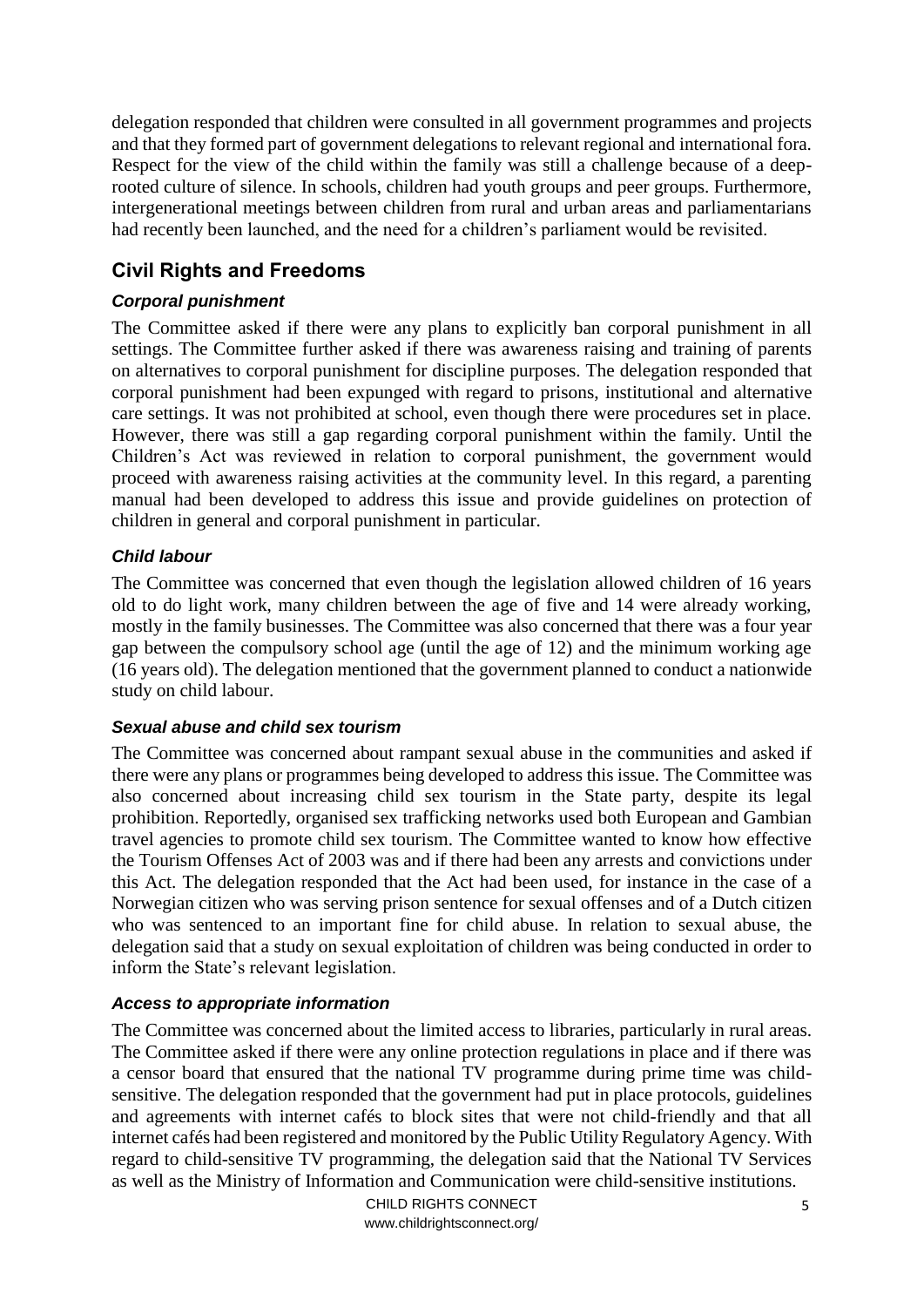### *Child abuse*

The Committee welcomed the adoption of the Sexual Violence Act and the Domestic Violence Act in 2013 and asked if any survey had been conducted on domestic violence. The Committee also inquired about the specific services and the accessibility of the shelter for victims of domestic violence. The delegation responded that while no survey on domestic violence had been conducted, a review of the situation had been undertaken and had resulted in the Domestic Violence Act. According to the Act, an advisory committee was established, which would advise the Minister of Women's Affairs on gaps and programmatic activities to address this issue.

### *Right to nationality*

The Committee was concerned that undocumented refugee children who arrived as minors in the State party could not get any identity documentation remained without one until adulthood and were thus at risk of becoming stateless.

## <span id="page-5-0"></span>**Family Environment and Alternative Care**

### *Family support*

The Committee asked about any systemic implementation strategy for a comprehensive family support scheme to prevent separation of children from their families, and inquired about the existence of prevention programmes to tackle situations of baby abandonment. The delegation also said that babies were abandoned both by married women and teenagers and that sensitisation on the issue had been carried out in schools, youth fora and the media.

#### *Alternative care*

The Committee asked if there were plans to strengthen community and family-based care. The delegation responded that there were two foster care systems in the country. In cases of child abandonment, the system of foster care with a view to adoption was applied, with parenting skills and assistance being provided by the social services. In cases of parental child abuse, the kinship fostering system was applied and children were placed with the extended family. Alternative care or placement in institutions remained a measure of last resort.

## <span id="page-5-1"></span>**Disabilities, Basic Health and Welfare**

### *Malnutrition*

The Committee asked for the status of the plan to regulate the use of iodine, Vitamin A and micronutrients to decrease child malnutrition.

### *Adolescent health*

The Committee asked about the use of contraceptives and sexual education in schools. The Committee was concerned that abortion was illegal in the State party even in cases of rape of an adolescent girl. The delegation said that abortion was illegal even in cases of rape where the State provided prophylaxes to prevent sexually transmitted diseases. Abortion was permitted only if the pregnancy jeopardised the mother's life. The delegation recognised this as was one of the gaps in the Children's Act that needed to be reviewed.

#### *HIV/AIDS treatment*

The Committee asked if comprehensive medical services for adolescents with HIV/AIDS were provided, apart from awareness raising and prevention measures. The Committee was also concerned about the promotion of traditional medicine to the detriment of modern medicine in the treatment of HIV/AIDS. The delegation stated that traditional medicine treatments were

> CHILD RIGHTS CONNECT www.childrightsconnect.org/